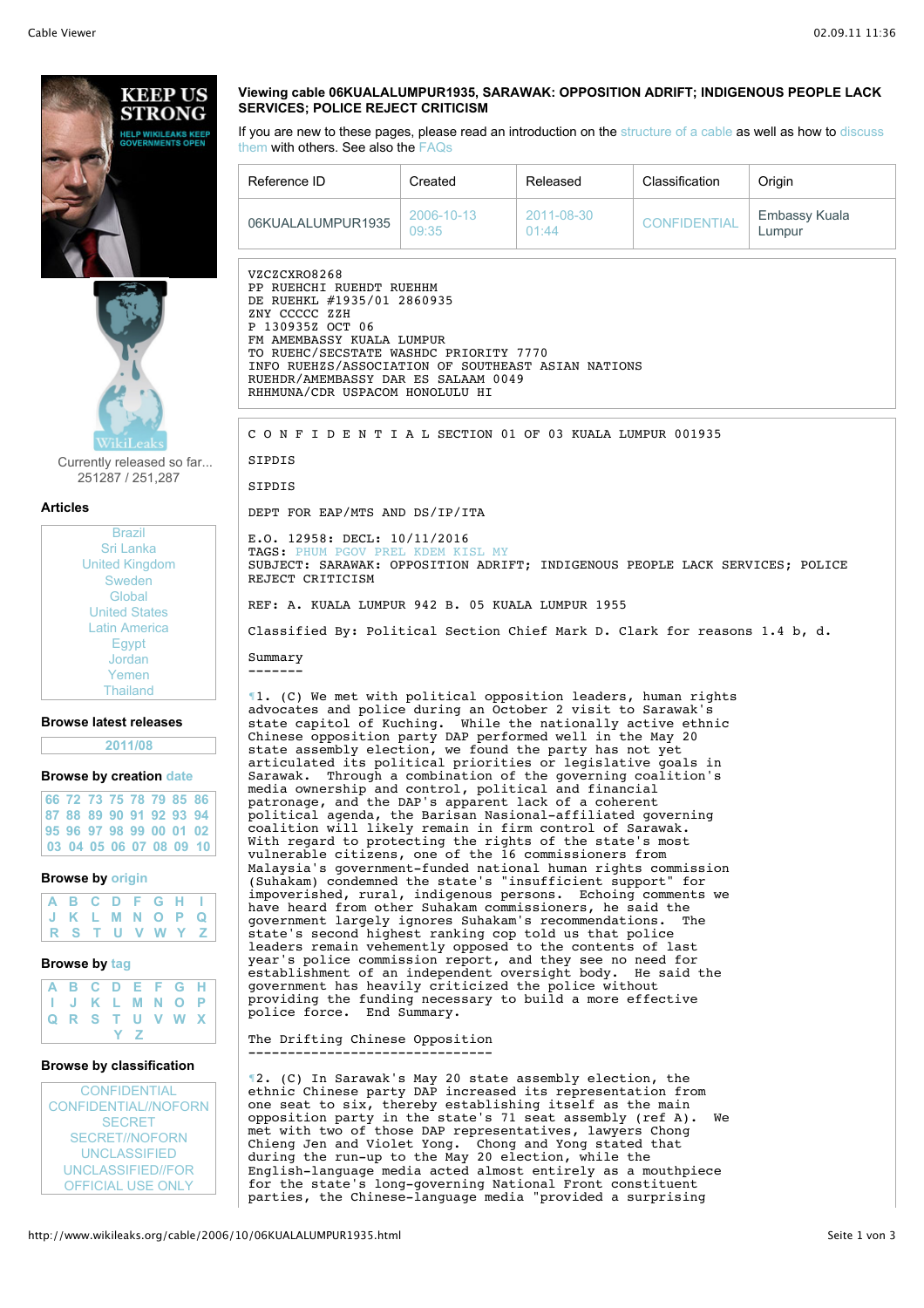### **Community resources**

Follow us on Twitter Check our Reddit Twitter this Digg this page Contact us on IRC

*courage is contagious*

amount of coverage" for opposition candidates. They claimed the primary campaign issue among their constituents was "corruption by Chief Minister Taib and his cronies." Chong said over 1,500 postal votes were recorded in his district by military men posted outside Sarawak, and he claimed "about 99% of them voted against me." When asked why the National Front coalition didn't simply increase the number of postal voters to ensure victory for its candidate, he stated, "They only have a limited total number of postal votes to apportion to the various electoral districts, and they simply misallocated."

¶3. (C) Chong and Yong said the Sarawak state assembly meets for only 16 days per year. They questioned the state government's ongoing RM300 million (\$82 million) construction project to build a 27-storey state assembly building. The new structure will remain largely empty during the 349 days when the assembly is not in session. They said Sarawak's Chief Minister Taib Mahmud ensured the construction contract was awarded to Cahaya Mata, a large holding company that is majority-owned by Taib's family. Upon being awarded the construction contract for RM300 million, Cahaya Mata hired a subcontracting firm to complete the construction for RM220 million; Cahaya Mata (and the Taib family) pocketed the RM80 million (\$22 million) difference. The DAP politicians told us Taib, whose liver cancer was reportedly brought into remission earlier in 2006, "will likely die in office." While the DAP representatives described election fraud in great detail and articulated their opposition to government corruption, they could not (or would not) tell us of their political agenda. Although we asked them several times to define their political goals, we left the meeting with the impression that the DAP has no legislative plans or detailed political priorities - other than maintenance of their seats in the next state election.

Enfeebled Suhakam Fights Losing Battle --------------------------------------

¶4. (C) Dr. Mohammad Herman Ritom Abdullah, Suhakam Commissioner for the state of Sarawak, told us that most of Suhakam's work in the state focuses on the rights of indigenous persons. He said no specific state ministry looks after their affairs, and state assistance is provided on an "irregular, ad hoc basis." He described a recent visit to villages of the Penan tribe near Brunei. Abdullah stated that approximately 15,000 Penan tribe members there lack electricity, water treatment and schools. He criticized the federal and state governments for not fulfilling their promises to provide access to primary education for all citizens. For many Penan children, Abdullah said the nearest school is more than two hours away by foot or boat. To provide basic services on a centralized, more efficient basis for the Penan and other indigenous peoples, the government has established several "service centers" that attempt to draw rural indigenous families from remote villages. Abdullah criticized these efforts as ineffective, saying the service centers "are not vibrant and self-supporting." He said, "All the young people end up leaving, as there are no jobs, and only elderly residents remain."

¶5. (C) Indigenous persons account for over half of Sarawak's population, but they lack political power. Abdullah explained, "There are plenty of indigenous leaders in the state government, but they can't do anything without the consent of the Chief Minister." He said Taib appoints "compliant local leaders" from various tribes into "financially rewarding" government positions as a means to stifle potential opposition. Taib belongs to the Melanau indigenous tribe and has been in power for the past 25 years. Embassy sources outside the government uniformly characterize him as highly corrupt. Abdullah said Taib has done little to assist the state's indigenous peoples as they attempt to establish legal ownership of their ancestral lands and defend themselves against encroachment by logging companies. Taib and his relatives are widely thought to extract a percentage from most major commercial contracts including those for logging - awarded in the state. Abdullah's efforts to represent the concerns of Sabah's impoverished indigenous peoples have fallen on deaf ears. He stated flatly, "The government doesn't listen to us or act on our advice."

All Stick and No Carrot for Police ----------------------------------

¶6. (C) Sarawak's Deputy Police Commissioner, Kuik Alias Harris, told us on October 2 in Kuching that the federal government "has done little for us other than to criticize our work." We discussed the government-sponsored police commission report published in May 2005 that was highly